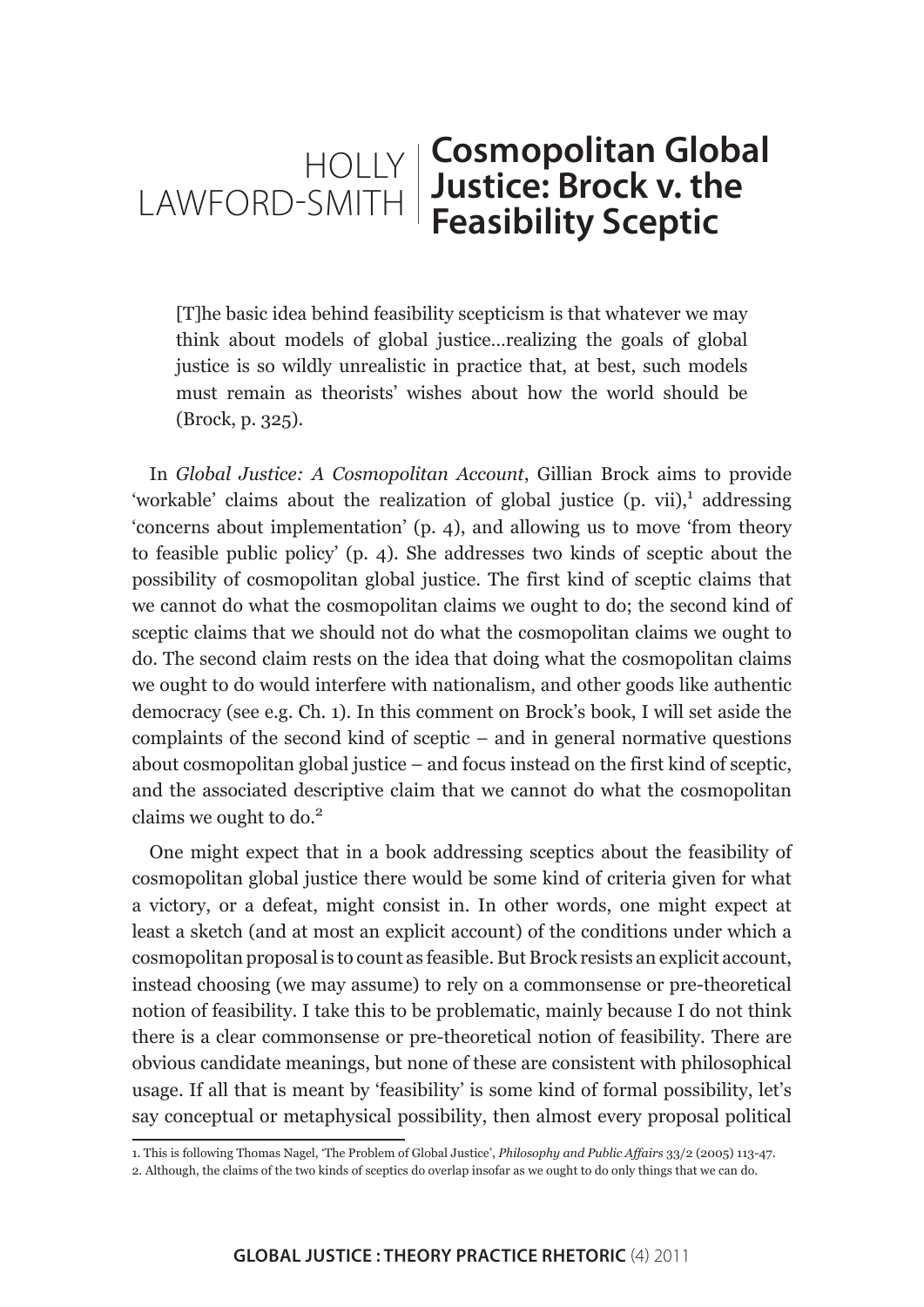philosophers put on the table will come out as 'feasible'; from the anarchists' proposals through the communists', to the ideal theorists' various utopias. But the growing interest in and support for non-ideal theory shows that philosophers often want something more than formal possibility from a political theory; they want a theory whose recommendations could actually be implemented in the world as we find it.

But exchanging the term 'feasibility' for some other term, such as 'actual implementability', does nothing but shift the burden sideways. What philosophers seem to want when they ask that political theory be more practical is that its proposals tread the fine line between the acceptance of how things actually are, and the aspiration to change them without being wildly impractical. That fine line is not yet well-defined, and before it is defined, it can hardly be argued that any feasibility sceptic has been defeated.

Thus the aim of my comment will be to present an explicit concept of feasibility by which we might test cosmopolitan proposals for global justice, and to see how well this concept does in accommodating Brock's pre-theoretical notion of feasibility and the work it does in attempting to defeat one of the two kinds of sceptic she addresses. To that end, the paper will comprise three further sections. In the first, I will consider the argumentative strategies Brock employs against her opponents: the feasibility sceptics. In the second section, I will try to make Brock's ostensibly commonsensical notion of feasibility explicit, and argue that it is lacking in one crucial respect. I will argue that there is more to feasibility than Brock's discussion allows. In the third and final section, I will defend a concept of political feasibility that accommodates Brock's view but is arguably more philosophically useful, and stands a better chance of providing a clear victory against the feasibility sceptic.

### **Brock's Argumentative Strategies**

Brock runs through a list of common complaints from the feasibility sceptic. Some complaints are epistemic – for example, that we cannot know when we are making progress toward a goal, that we do not know what works in trying to make such progress, or that we are not clear enough about what our goals are to even begin to answer such questions. Some are about people – for example, that it will be difficult to motivate people to make changes, or perhaps to create the institutions required to reach our goals. And some are about institutions – for example, that we do not have the institutions that we need now, and we might think that there is no realistic chance of expecting to have them in the near future.

Brock uses two main strategies in attempting to defeat the feasibility sceptic. The first strategy is to employ something like an *a fortiori* argument. She argues that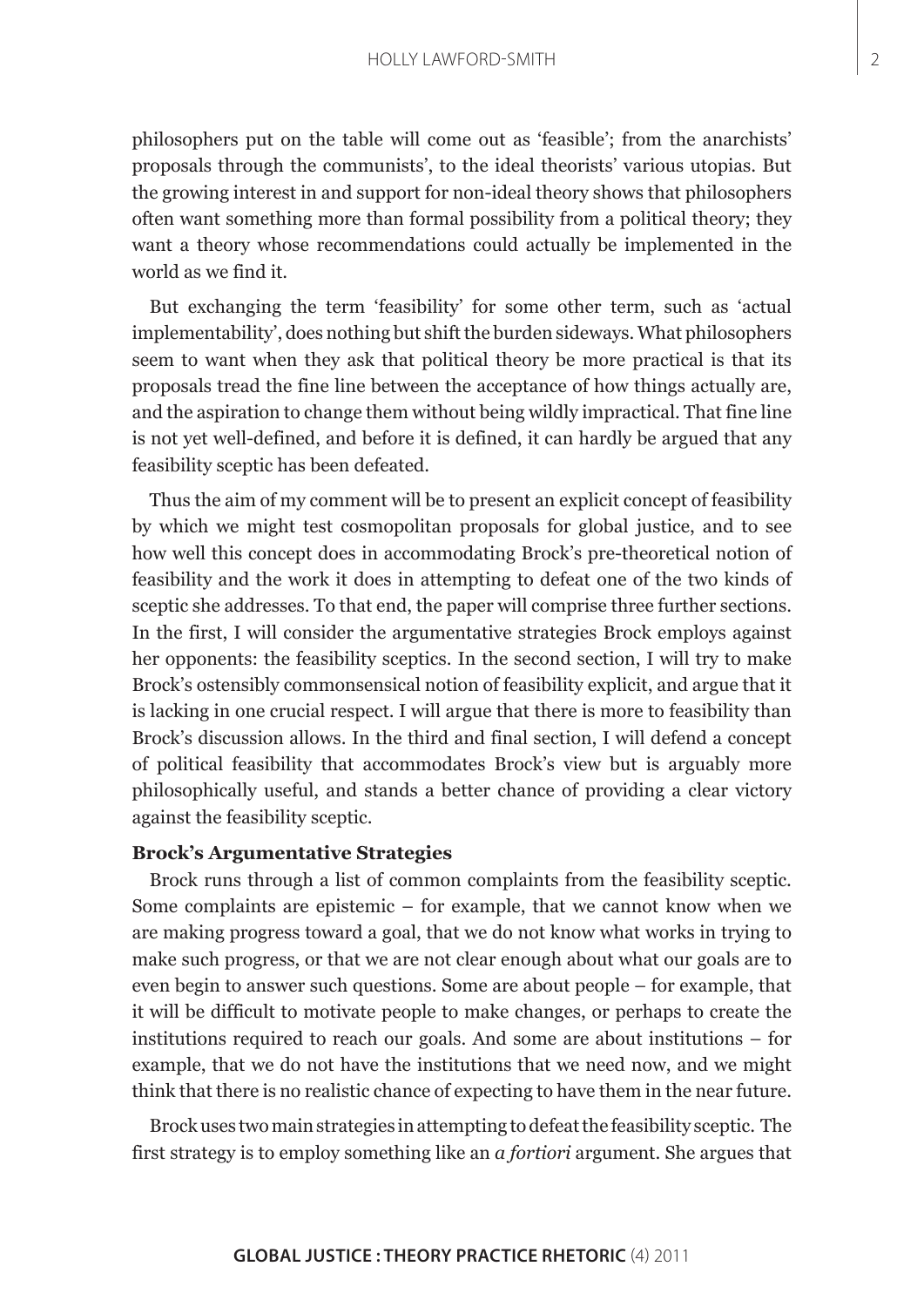certain things the feasibility sceptic claims to be infeasible are in fact actual. And from the stronger argument of actuality, one gets feasibility for free. The second strategy involves using something like an argument extrapolating from part to whole. A given proposal is feasible because part of it has already been achieved, or because it has been achieved on a smaller scale than it ideally requires. Let's look in a bit more detail at how these arguments work, and then in a subsequent section I will come back to comment on their effectiveness.

## *Argument a fortiori: possible because actual*

In Chapter 8 ('Immigration'), Brock discusses the fact that a high proportion of migrant workers send money back to their families, in their home countries. These remittances have both positive and negative effects on the receiver countries. One effect which might be considered negative is that the remittance money is generally spent on daily consumables, rather then being used on public goods like health care, education, roads, and sanitation, a lack of which is the structural source of developing country poverty. As a solution to this problem, which is one obstacle to alleviating global poverty, Brock suggests that the countries employing migrant workers might compulsorily deduct a percentage of the workers' earnings to send back to their home country, and even better, the home country might match these funds 1:1 and use the raised money to provide public goods. Brock's evidence for thinking this kind of tax on remittances is feasible is that it is *actual*: it already happens in many cases of Filipino, Chinese, and Korean workers (p. 207).

In Chapter 5 ('Global Poverty, Taxation, and Global Justice'), Brock concentrates on global taxes that might be used to fund the relief of developing nation poverty. Much of the argumentation in this chapter also proceeds along the lines of 'possible-because-actual'. A global tax is feasible, she assumes, because we have already partial success in implementing one, e.g. air-ticket taxes (where a small fee is added to the sale of aeroplane tickets, which goes towards providing pharmaceuticals and malaria treatments in developing countries). Initially thirteen governments agreed to introduce air-ticket taxes, and now thirty-eight governments have implemented them (pp. 133-134). Or for another example, we have had success in implementing a tax on deep seabed mining, implemented via a United Nations' convention in the 1980s and now signed by 158 countries (p. 131). Brock also comments that two popular proposals for a global tax, namely a currency transaction tax and a carbon tax, 'have achieved a small measure of implementation success' (p. 132). The carbon tax has been enacted in Sweden, Finland, Germany, the Netherlands and Norway; the currency transaction tax has attracted conditional commitment from Canada, Belgium and France (these countries have promised to enact the tax if there is support from the international community).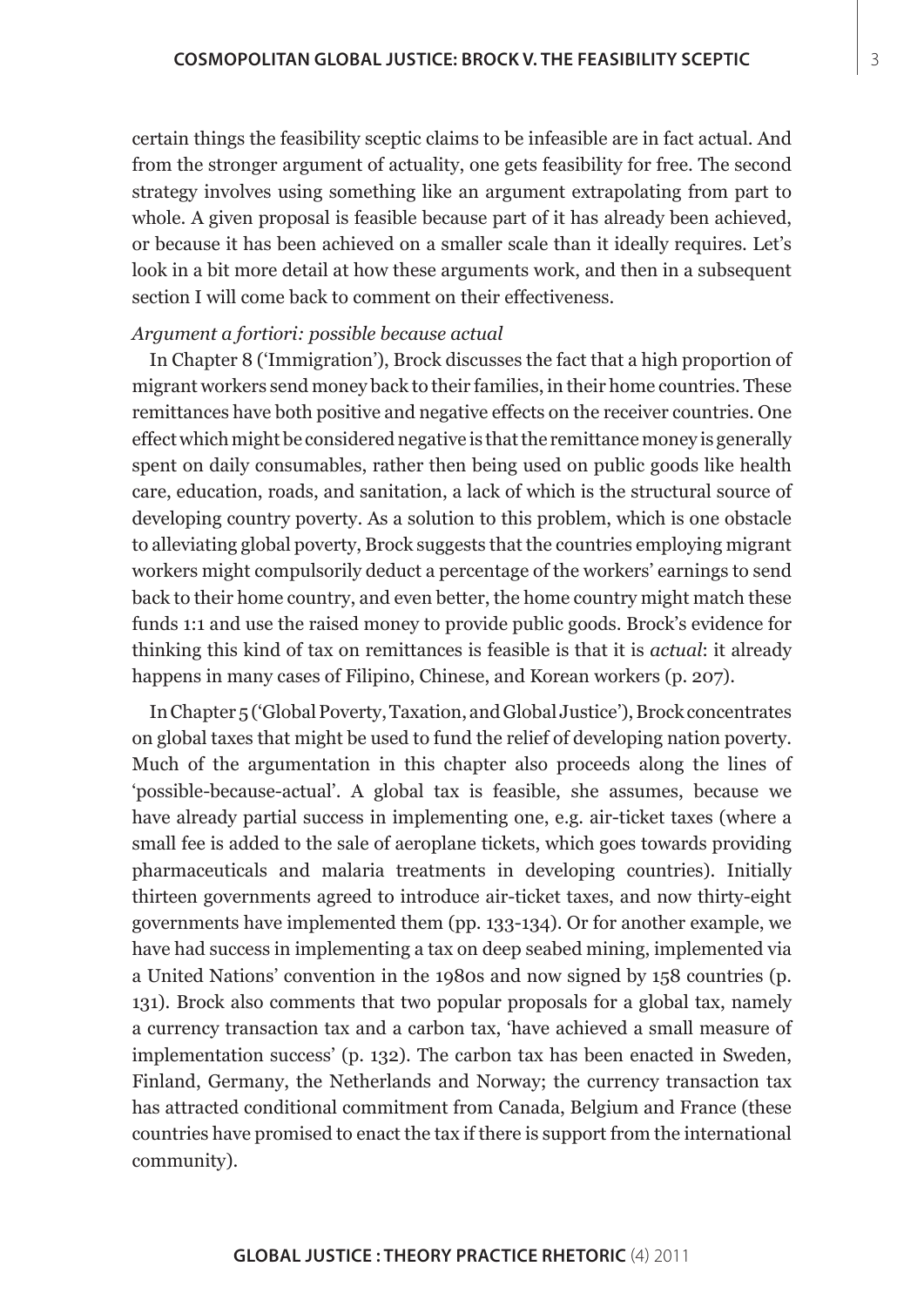#### **Argument by extrapolation from part to whole (progress)**

In Chapter 8, Brock discusses immigration and its relation to global justice. She argues that it is unclear whether the argument for open borders (based on a behind the veil preference for large-scale freedom of movement), or the argument for closed borders to protect cultural community, would prevail in ideal theory. Yet she also argues that it is rather clearer that in non-ideal theory, immigration poses a serious threat to those who are left behind (p. 191). She uses recruitment by developed countries of healthcare workers from developing countries as an example. This can lead to a dire shortage of healthcare workers, such as occurs in sub-Saharan Africa, with associated effects on the remaining population. Brock argues that a 'comprehensive solution' to this kind of problem involves the following:

(1) an international code that specifies uniform standards for both private and public sectors, and that applies to all countries in similar circumstances; (2) an international agency that oversees activities, brokers compensation, can punish violators (perhaps by levying meaningful fines), and so forth; (3) each country's aiming at and achieving self-sufficiency with respect to human resources in health care; and perhaps (4) addressing the seemingly insatiable demand for health care in developed countries (p. 202).

The assumption is that these components of a comprehensive solution are individually and jointly feasible, and Brock suggests that we have made progress towards justice in healthcare worker recruitment by pointing to the fact that 'there is already at least one version of an international code that could do the job outlined in (1) and several proposals concerning (2)' (p. 203, n. 41). She considers the World Health Organization, alone or in conjunction with another international organization, to be a good candidate for the job of (2).

As another example, in Chapter 7 ('Humanitarian Intervention'), Brock argues that there is progress toward the goal of having sovereign nations intervene with corrupt or human rights-abusing nations in order to restore justice to their citizens. This progress consists in the International Committee on Intervention and State Sovereignty (ICISS) having come up with clear guidelines for when an intervention is acceptable (pp. 181-184). Again, this is a partial progress. Clear guidelines upon acceptable humanitarian intervention are taken to be the first step in creating a just world order in which states intervene upon other states for humanitarian reasons.

### **Comment on the argumentative strategies**

I have so far laid out two of the prominent argumentative strategies that Brock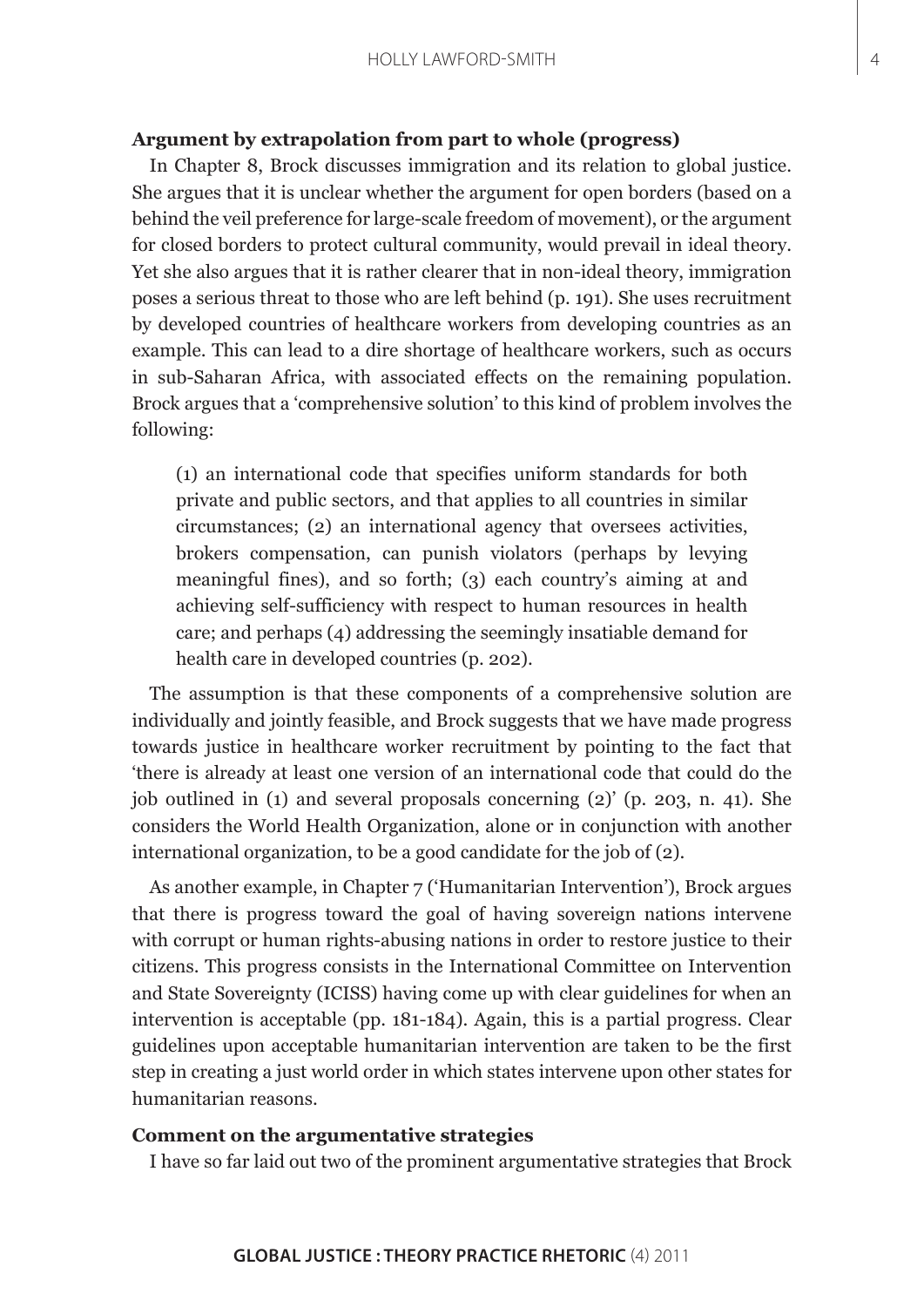employs against feasibility sceptics. The first was an *a fortiori* argument; moving from the claim that something is actual to the weaker claim that it is feasible. The other was the argument by extrapolation from part to whole; moving from the claim that there is partial progress toward a goal in some area, to the conclusion that the goal itself is feasible. In this section I want to comment on what is missing in Brock's book by virtue of the fact that these are her primary approaches to defeating the feasibility sceptics.

Argument *a fortiori* is certainly a respectable argumentative strategy. But although the arguments are presented in this form, it remains to be seen whether that is their most plausible form. Let's return to the examples just canvassed. First, a remittance tax is not feasible *internationally* just because it is actual *for some Korean, Chinese and Filipino workers*. It is certainly feasible for some Korean, Chinese and Filipino workers because it is actual, but whether the tax scales up without problems is another question. The fact that the tax has had some success when implemented in certain employer-countries might be taken as evidence for the claim that it can be successful in other employer-countries, but before we could firmly commit to that we'd need to consider whether there were any features, say about the structure of other governments, that might prevent a successful instantiation of remittance taxes.

Second, the international agency Brock considered to be the best candidate for overseeing and sanctioning healthcare worker recruitment was the World Health Organization, alone or in conjunction with one or more of the International Organization for Migration, United Nations Development Programme, World Medical Association, and Council of International Organizations of Medical Societies. However, the ability to sanction violators is not something currently within the ability of any one of these organizations. Neither, in fact, is there *any*  international agency with such power, except those to which member states have voluntarily submitted themselves (such as the International Criminal Court). The lack of international agencies capable of creating binding agreements and sanctioning agents in the event of violations of said agreements is one of the main obstacles to international cooperation in many different areas, and there is no reason to think (and in any case, Brock gives us no reason to think) that this situation should be any different when it comes to enforcing rules of non-recruitment of healthcare workers in developing countries, or rules of compensating developing countries when such recruitment is undertaken.

This kind of issue is exactly what those who are optimistic about the realization of global justice and those who are sceptical about it disagree about – not whether there are some steps it would be merely possible to take, but whether there is anything that can be done that has any realistic chance of succeeding. A feasibility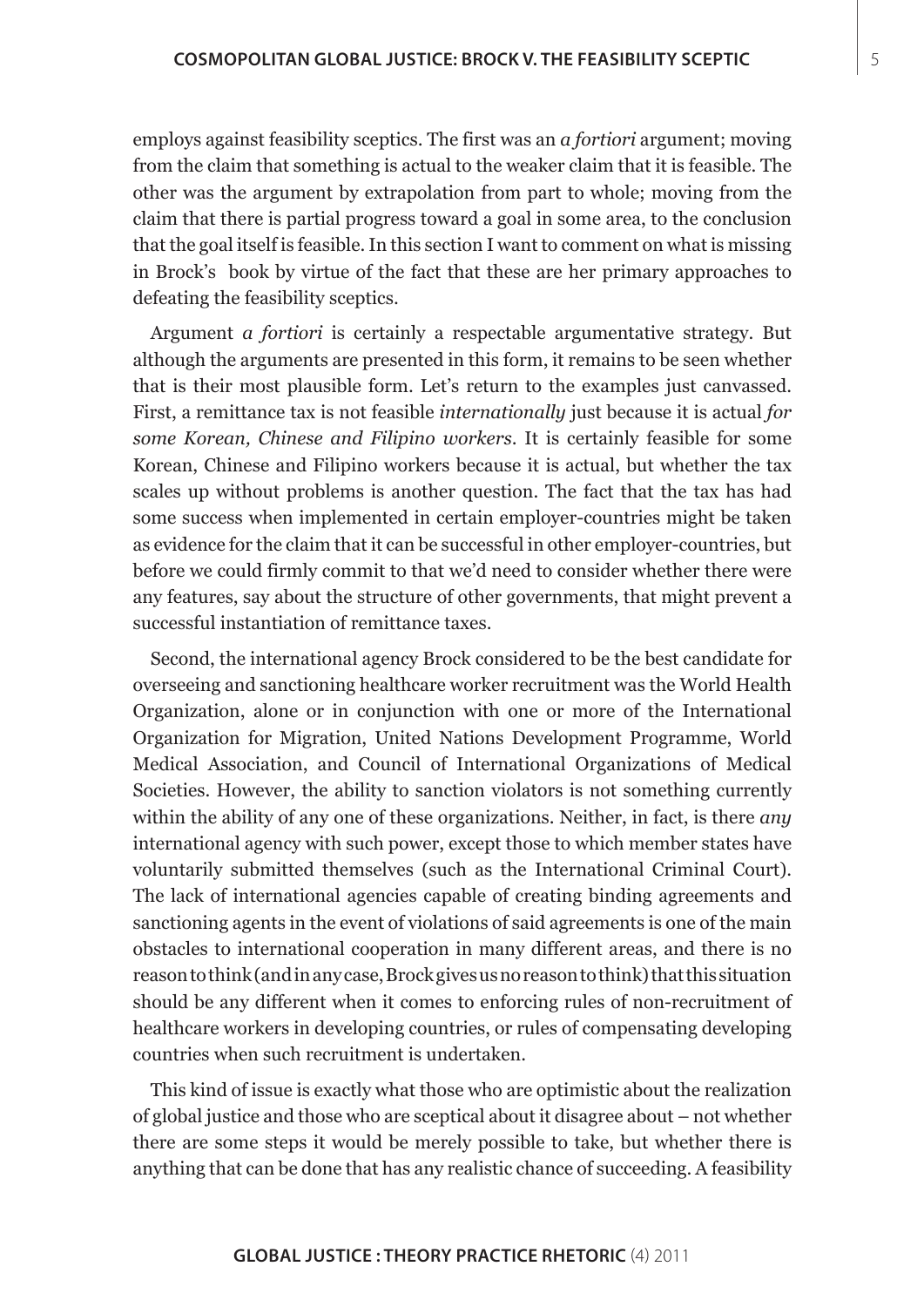sceptic of the kind Brock takes herself to be addressing will not be placated by her suggestion that there are candidate agencies already in existence for overseeing healthcare worker recruitment, because those agencies cannot do what is perhaps the most important part of the comprehensive solution. This is another example of extrapolating from the fact that some apparent progress has been made – the drafting of a code for acceptable healthcare worker recruitment – and the existence of an international agency that could oversee the process – which, granted, would be easy if everyone voluntarily complied – to the conclusion that the goal in question (global justice in healthcare), is feasible. But this seems like an unwarranted conclusion, for the same reasons mentioned above. The inability to hold states to their promises is likely the common mechanism that prevents many kinds of international agreements from being binding in practice.

At the end of Chapter 8, Brock considers a long list of potential 'win-win' situations where both immigrants' home countries and their host countries would benefit from a particular arrangement. These include: developed countries paying developing countries compensation at five times what it cost to train a health care worker who has been recruited; developed countries recruiting migrants for training purposes (i.e. making training into a commercial venture); sending immigrants from developing countries to low-population areas in developed countries to boost the economic well-being of those areas; and so on (pp. 208- 210). This kind of listing of things that countries 'could' do goes on throughout the book. While Brock is ostensibly trying to provide practical ways to solve particular problems for global justice, little attention is given to how *likely* it is that the proposals she outlines could be brought to pass, or *how hard* it might be to implement them, and only cursory attention is given to *what the obstacles might be*.

Both of her argumentative strategies amount to roughly the same thing, namely the conclusion that progress is good evidence of eventual success. Such reasoning is problematic, because it might just as well turn out that the features that make the first steps toward some goal feasible are exactly the features that make achieving the goal infeasible. An internationally-implemented luxury goods tax, or currency exchange tax, for example, is on a different scale and with a different scope to a thirty-eight government strong air-ticket tax. The fact that the carbon tax has success only among countries in the European Union (EU) might be because of a feature that makes it more likely to succeed within the EU and less likely to succeed internationally – the EU has a governing body that the wider global community does not.

Likewise, it is just as conceivable that coming up with guidelines on acceptable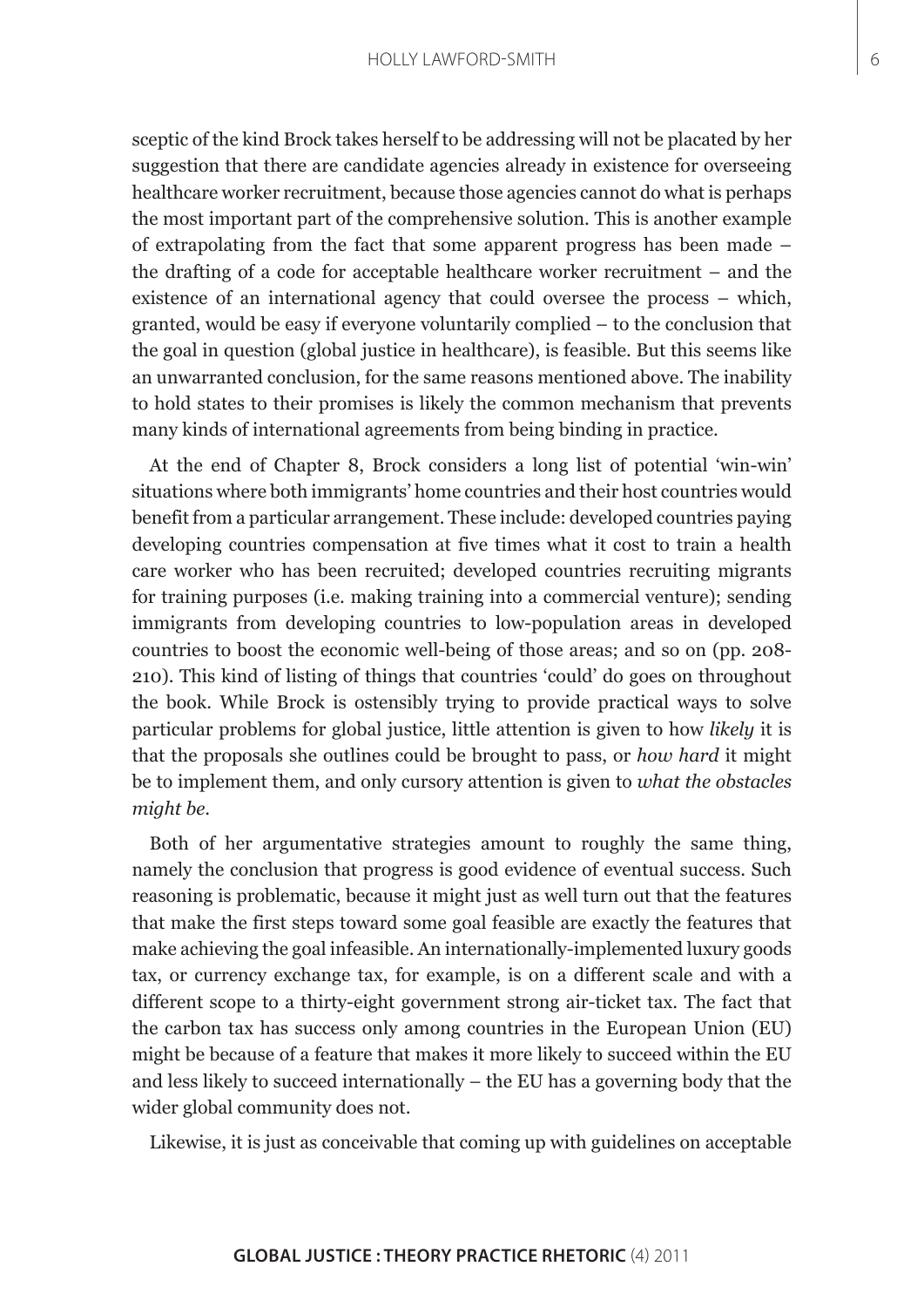humanitarian intervention should count as progress toward the goal of actual acceptable interventions on humanitarian grounds as it is that it should end up illustrating more clearly that no real-world circumstances are likely to occur such that an intervention would count as acceptable. Just consider a parallel case: the fact that we can achieve relatively high levels of compliance with the state's laws in a modern democracy shouldn't be taken as progress towards realizing the goal of full compliance with the state's laws, nor as evidence that full compliance is something we can realistically hope for. There are circumstances in which partial success or progress can be taken as a sign that a goal is feasible, and circumstances in which it would be crazy to draw that conclusion.

#### **A pathways account of feasibility?**

[T]he case against the feasibility sceptic builds – there are clear steps we can take (and, in some cases, are taking) towards better realizing the goals of global justice (p. 172).

In this section I return to try to make Brock's commonsense or pre-theoretical account of feasibility explicit, so that I might consider its shortcomings. I will suggest that feasibility is a richer concept than Brock allows for, and that she concentrates on one element of the concept at the exclusion of other important elements. A richer notion of feasibility of course means *more* scope for the attacks of the feasibility sceptic (because if a proposal has to meet more criteria to count as feasible, it will be harder for it to count as feasible than if it had only to meet one criterion, especially if that is only a relaxed criterion), but it also means a cleaner victory for the person who would defend cosmopolitan global justice against those who are sceptical about its feasibility.

In order to demonstrate that Brock's concept of feasibility (and let me restate that she does not give an explicit account, so one must deduce her concept from her usage) is narrower than it usefully could be, allow me to digress with what is an apparent problem for her usage. It seems safe to say that Brock's emphasis in the book is on *transition*. In the passage cited above, she talks about the 'clear steps we can take' to realize a particular goal. Much of her book is concerned to illuminate a path from *a* to *b*, where *a* is the current state of the world and *b* is some state of the world in which there is institutional reform leading to a greater degree of cosmopolitan justice. By proving that there is *a way to get from here to there*, Brock hopes to eliminate concerns that the goal is infeasible, answering the sceptic who might have claimed that the goal is impossible in virtue of there being no way to bring it about.

Let's state this commonsense or pre-theoretical account of feasibility-astransitionability more clearly as: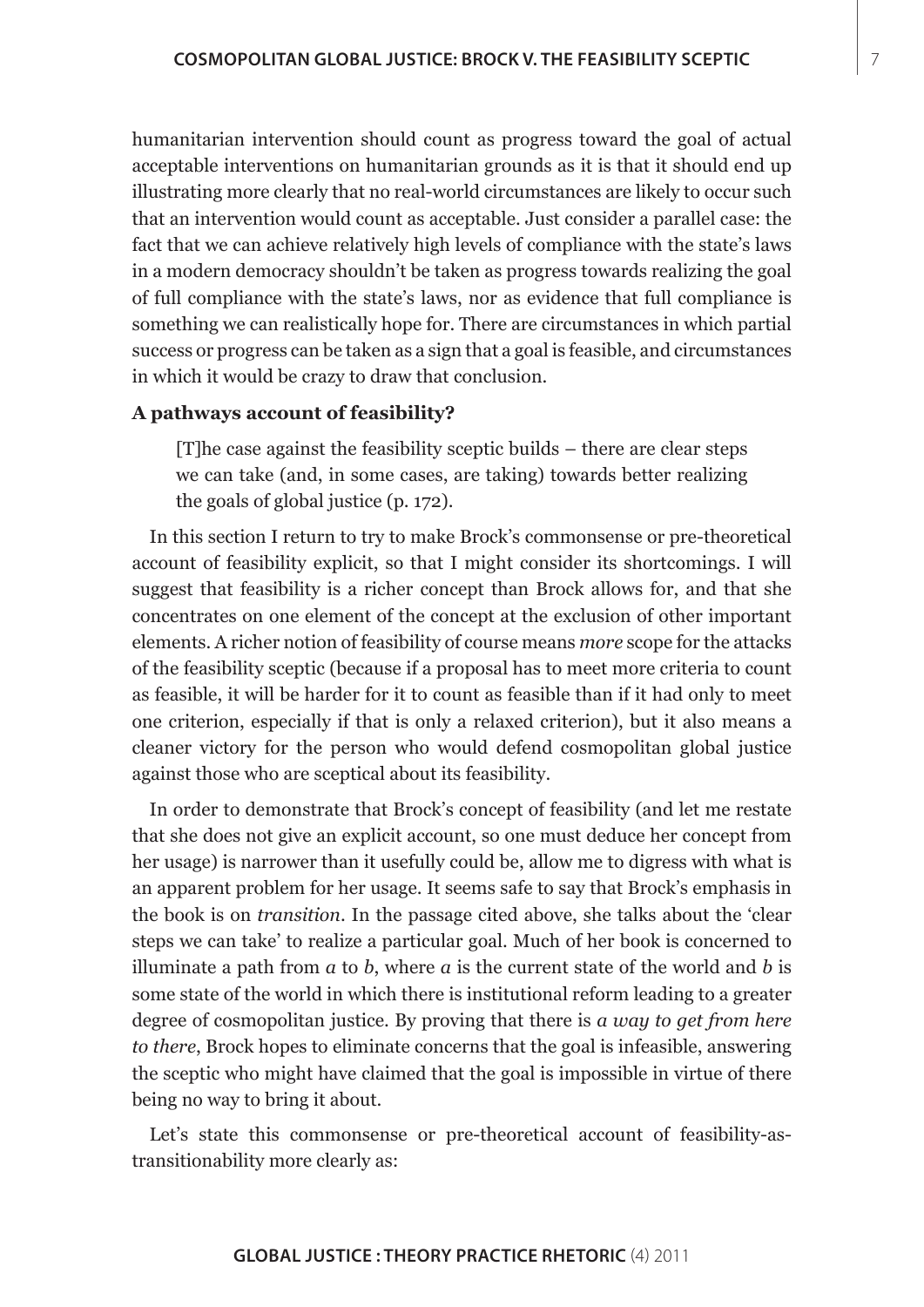1) a political proposal *p* is feasible if and only if there are individual steps we can take which together realize it.

The question to ask, of course, is whether this concept of feasibility is a good one. I think that whether there is a path from the current to the proposed state of affairs is an important consideration in figuring out whether a political proposal is feasible, but it is one important consideration among many. The obvious problem with taking it to be the only important consideration is that any one step in a collection of steps necessary to realize a certain end might itself be easily performed, without it being the case that the collection of steps necessary to realize a certain end taken together can be easily performed. To bring this intuition out more clearly, consider a complicated military strategy. It might easily be that each of the steps in an attack is individually feasible. It might be that each individual involved in the plan knows his or her part. And it might be that all the required machinery and communications are running without problems. Still, we know from experience that anything can happen, and that the longer and more complicated a plan, the more likely it is that something will go wrong, or at least, not according to plan. The probability of *a*, *b*, and *c* is the probability of *a*  multiplied by the probability of *b* multiplied by the probability of *c*. So while the probability of the conjuncts *a*, *b*, and *c* might each be e.g. 0.8, the probability of the conjunction *a*, *b*, *c* will be roughly 0.5.

What is important to feasibility, then, is not only whether some pathway from *a*  to *b* exists, but whether the chance of that pathway leading to the goal, given that we choose to take it, is considered high enough (how feasible it is will have to be traded off against how desirable the goal is, and what risks accompany each of the steps along the way). That means giving up any simple binary notion of feasibility (i.e. in which 'feasible' and 'infeasible' are structurally the same as 'possible' and 'impossible') in favour of an account in terms of conditional probabilities. Cosmopolitan global justice of the kind Brock endorses is not either feasible or infeasible; it is more or less feasible depending on a wide range of considerations, which include transitional considerations but are not limited to them.

This short digression was designed to illustrate that the notion of feasibility Brock works with in her book is perhaps too *safe*. It stays with the simple cases where feasibility seems to be binary rather than concentrating on the difficult cases where feasibility is more clearly graded. It also sticks closely to an understanding of feasibility as transitionability (the idea that there are steps we could take to bring about a certain outcome), which neglects the importance of asking how likely the steps are to produce the outcome, and also neglects several other considerations which make for a richer notion of feasibility. In the next section, I will present a broader, and I argue more philosophically useful, concept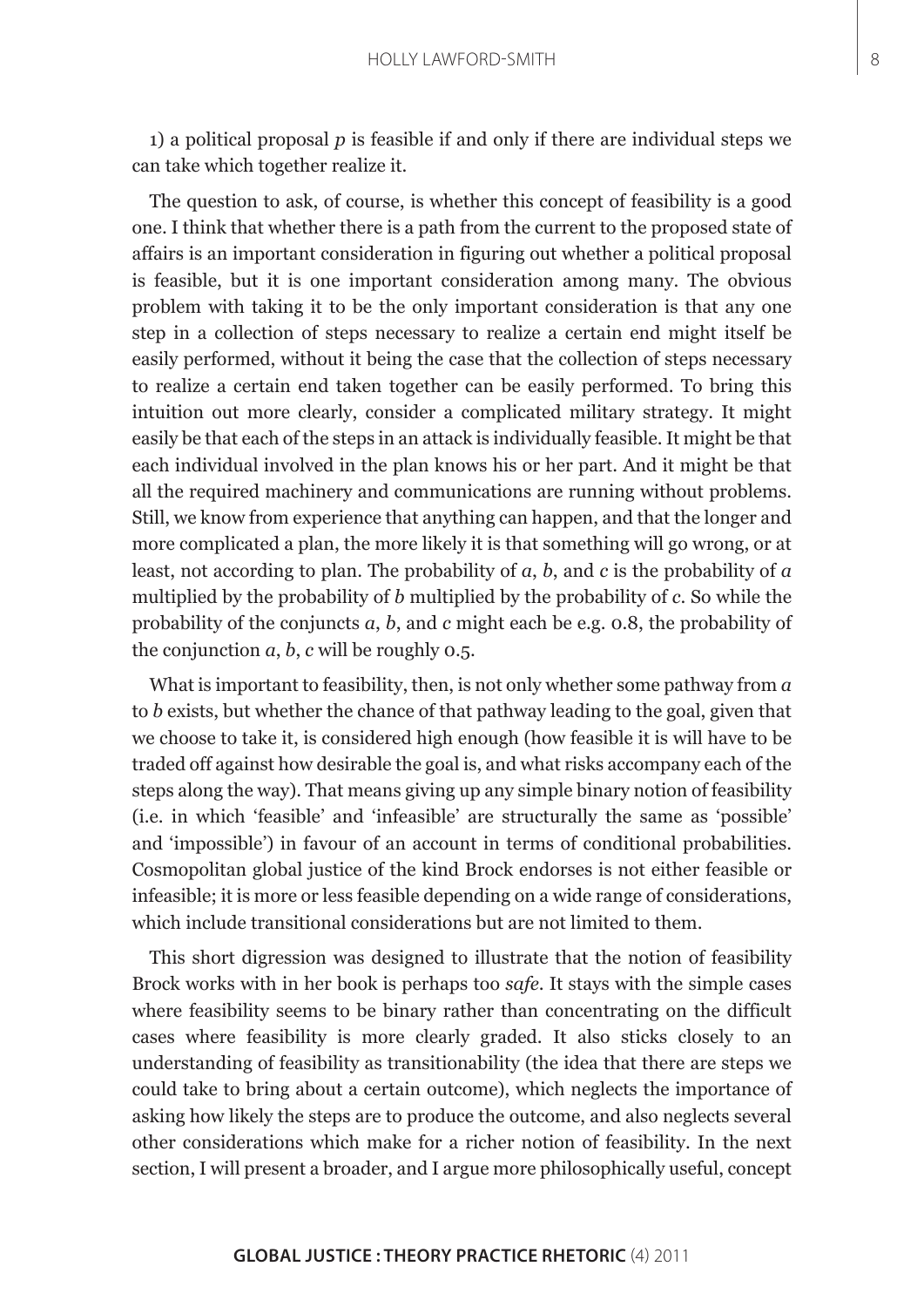of feasibility which accommodates Brock's implicit account but allows much less scope for disagreement about whether something is or is not feasible (and thus will fare more decisively against a critic).

# **In defence of a broader notion of feasibility**

I mentioned in the last section that while transition is one important component of something's being feasible, it is not the only important component. Pablo Gilabert and I argue that feasibility is a package made up of stability, accessibility and cost analyses, calculated probabilistically. In this section I will briefly rehearse those arguments.<sup>3</sup>

In the opening section of this paper, I said that the obvious candidate meanings of feasibility, such as conceptual or metaphysical possibility, were too weak to be philosophically useful. While these are too weak to be of particular interest, they are certainly constraints upon the feasibility of a theory, which is to say, a theory must be possible in these ways to count as feasible, but it will need to be more on top of that. Thus we need a division between hard and soft constraints upon feasibility.

Hard constraints are of the kind just mentioned (e.g. conceptual possibility) that must be met for a theory to even be considered a candidate for feasibility. Soft constraints are constraints that can change over time, which makes room for the idea that something might be infeasible now without its being infeasible indefinitely. The temporary lack of governance in a state might be a soft constraint on its making a treaty with another state, but it is not a hard constraint because when government is restored such a treaty may easily be entered into. Culture is a soft constraint, because while strong cultures can make certain kinds of practices infeasible now (e.g. equality between men and women, secularism in schools) they might eventually be weakened in a way that allows change along these dimensions. Soft constraints are dynamic in a way that hard constraints are not.<sup>4</sup>

We argue that while stability is not necessarily a conceptual feature of feasibility, it is unlikely that any useful notion of feasibility would classify a *fleeting* realization of a goal as the realization of the goal being feasible. Something about what we mean when we say that a goal or proposed state of affairs is feasible (or one of its

<sup>3.</sup> A more detailed account of feasibility is offered in Pablo Gilabert and Holly Lawford-Smith, 'Political Feasibility: A Conceptual Exploration' *Political Studies* (forthcoming); and Holly Lawford-Smith, 'Understanding Political Feasibility' (manuscript).

<sup>4.</sup> If we only asked about a particular time slice, we might then categorize everything as a hard constraint. For example, if we only wanted to know whether it is possible to have a democratic election in the Democratic Republic of the Congo *now* we might be inclined to take the political turmoil there as a hard constraint rather than a soft one, even though if we took a wider temporal view we would do better to take it as a soft constraint. This is just to acknowledge that it matters for feasibility which time scales are being asked about. This separation between hard and soft constraints is similar to the distinction Mark Jensen makes between static and dynamic constraints (see Mark Jensen, 'The Limits of Practical Possibility', *Journal of Political Philosophy* 17/2 (2009) 168-184).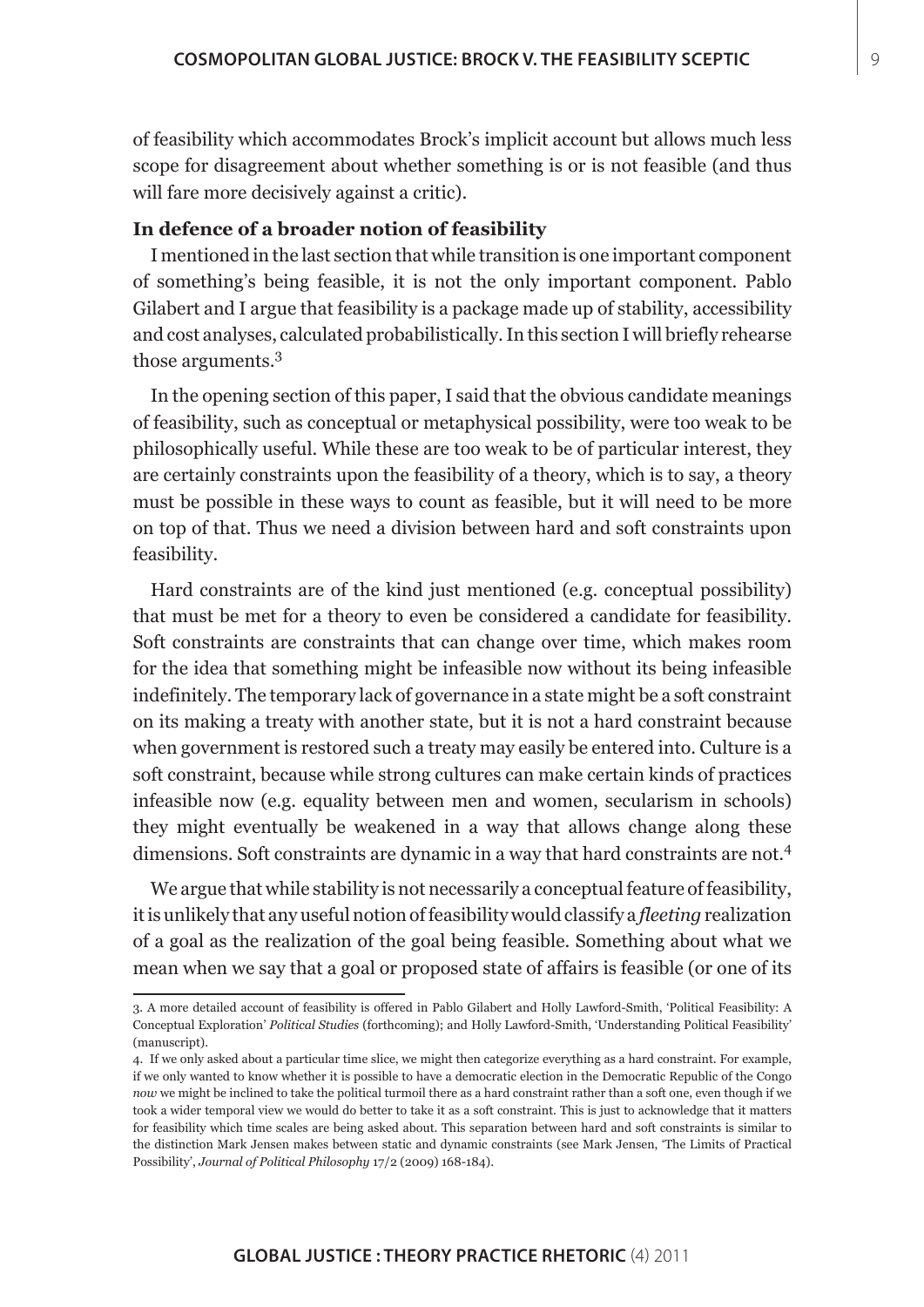synonyms) implies that the goal or proposed state of affairs must be stable when it is reached. Thus stability is an important aspect of feasibility. Another important feature is the assessment of costs, not limited to financial costs. If a proposal requires more than the available resources (time, effort, money, cooperation) it will be infeasible; and the closer it comes to using all of the available resources, the less feasible it will be. The analysis of costs explicitly does not include moral costs; we need to keep feasibility and desirability strictly separate, given the fact that some things which are highly immoral or undesirable are nonetheless feasible. That is to say, whether things *can* be done is one question, and whether things *should* be done, is quite another question; one that requires judgement about the kind of world we are in and the kind of world we want to be in.

One final element of our analysis of feasibility is the epistemic element. This is important because it acknowledges that there is a gap between what is feasible and what is (or can be) *known* to be feasible. Strictly, the philosophical concept of feasibility should capture all the things in the world that actually are feasible; but practically, because we are interested in a concept that will be of service to political philosophers, the concept should merely capture all those things that are feasible *to the best of our knowledge*. Even this last qualification needs to be qualified, because 'to the best of our knowledge' isn't much if we are uneducated and uninterested. We propose something like the following: an action is infeasible if it violates hard constraints; and an action is more feasible the more that an agent is likely to succeed in doing it, given that she tries (and we calculate this conditional likelihood by looking at how compatible an action is with the various soft constraints).

The 'given that she tries' part of the analysis is designed to rule out cases where an individual could easily do something, but doesn't want to or can't be bothered, from coming out as infeasible. If a person has ten dollars in her pocket and no pressing items to buy, then it is feasible for her to give it to a homeless person who asks for money. It is feasible for her to do so whether she wants to do so or not, and whether she is *likely* to do so or not. The same is true for collective agents. Solving global poverty is more feasible the more that the global community is likely to succeed in solving it, given that they try. But knowing what is feasible doesn't tell us what is likely. Brock comments in Chapter 5 while discussing a currency transaction tax, that 'it is hard to believe we could not collect the tax effectively from such countries if the will was mobilized to do so' (p. 133). But whether we can mobilize the will, and whether we can thereby expect trying, is a further question, a question which demonstrates the difference between what is feasible and what is likely. We argue that useful answers to feasibility questions depend on assuming the trying of the right kinds of agents. For example, if we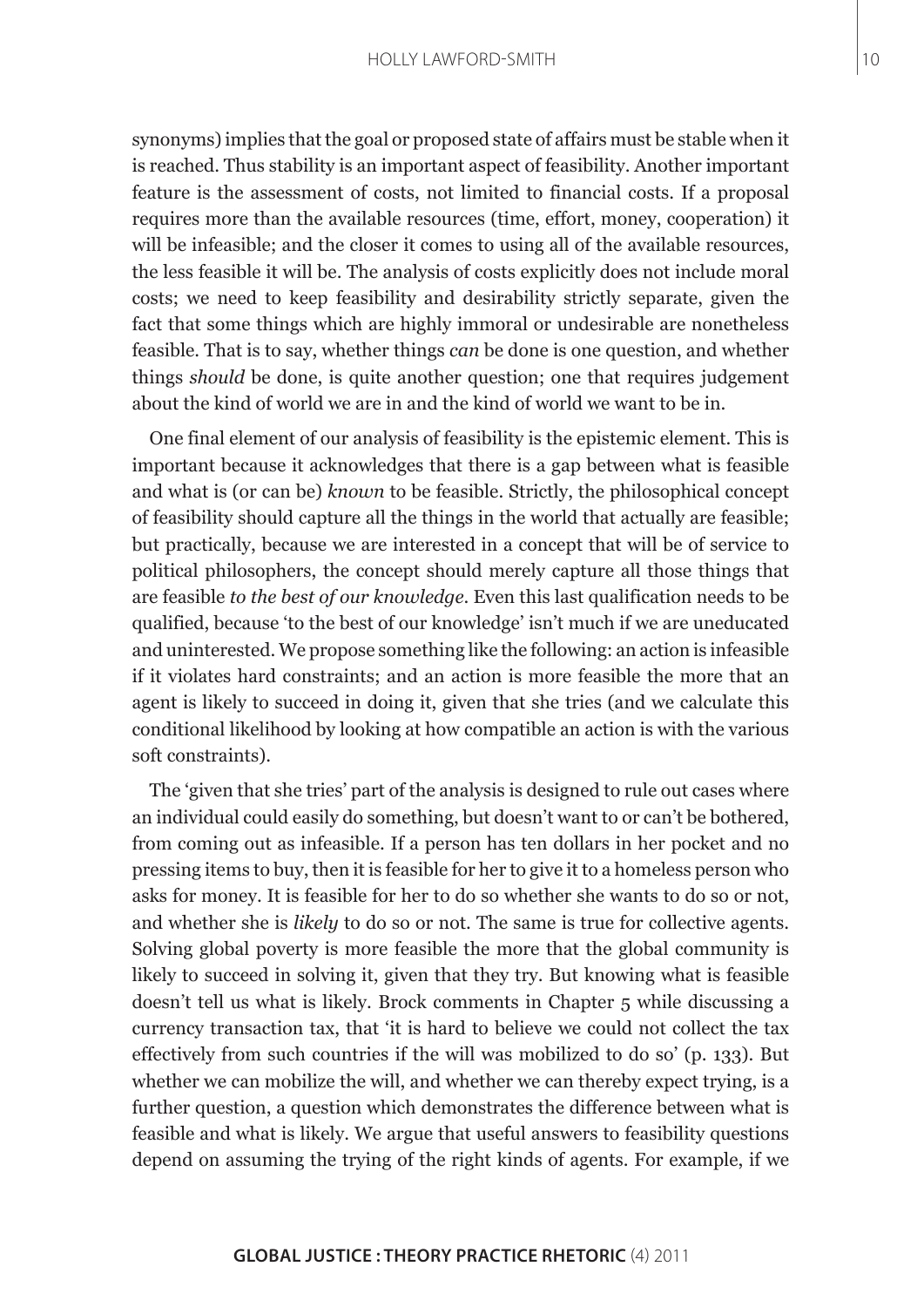have no reason to expect the global community to try to alleviate poverty, we might instead ask about what *we* could do if we tried, for some salient 'we', such as the group of *willing* nations.

This more nuanced concept of political feasibility accommodates Brock's implicit usage (transitionability and accessibility are pretty much the same thing), but also extends it in a way that is more philosophically useful, allowing us to rule out as infeasible pathways that are a package of individually feasible yet jointly infeasible steps, and taking into account that to be feasible a proposal must not violate certain kinds of constraints, and must be known not to violate them. The fact that this concept of feasibility is richer than the one Brock seems to be working with means the feasibility sceptic might have more to say against the defender of cosmopolitan global justice, but means also that the defender of cosmopolitan global justice has more resources to respond, because she will be able to see more clearly where the sceptics' criticisms are directed, and thus how better to answer them.

## **Summary and Comments**

In my view, a political proposal is feasible when it does not violate hard constraints, and more feasible than another the more compatible it is with the various soft constraints. I should acknowledge that the proposal in the previous section is hardly the end of the matter. It has its own set of problems to overcome; perhaps in the end feasibility will turn out to be the kind of thing that has more than one sense, a feature which, if true, might explain why there is so much disagreement between philosophers about which things are feasible (non-ideal) and which are not (ideal, utopian etc.). In other words, for any given occurrence of the term 'feasible' or one of its synonyms, a person might mean any one or more of, for example, psychological, political and institutional feasibility, at the very least.<sup>5</sup>

Some particular political proposal might be institutionally feasible because the institutions and mechanisms required to implement it are in place, but fail to be psychologically feasible because there's not a way we can bring people to act in a way that is consistent with its institutional implementation. Or a proposal might be politically feasible because the political system allows it, but not institutionally feasible because no institution could implement it, and so on. Furthermore, one might be tempted to think that political and institutional senses of feasibility will be much less controversial and much easier to establish, while the psychological sense will long remain controversial and elusive. That is, because psychology is to a large degree plastic, it is hard to get a clear picture on what people can

<sup>5.</sup> I am grateful to Gillian Brock for discussion on these points.